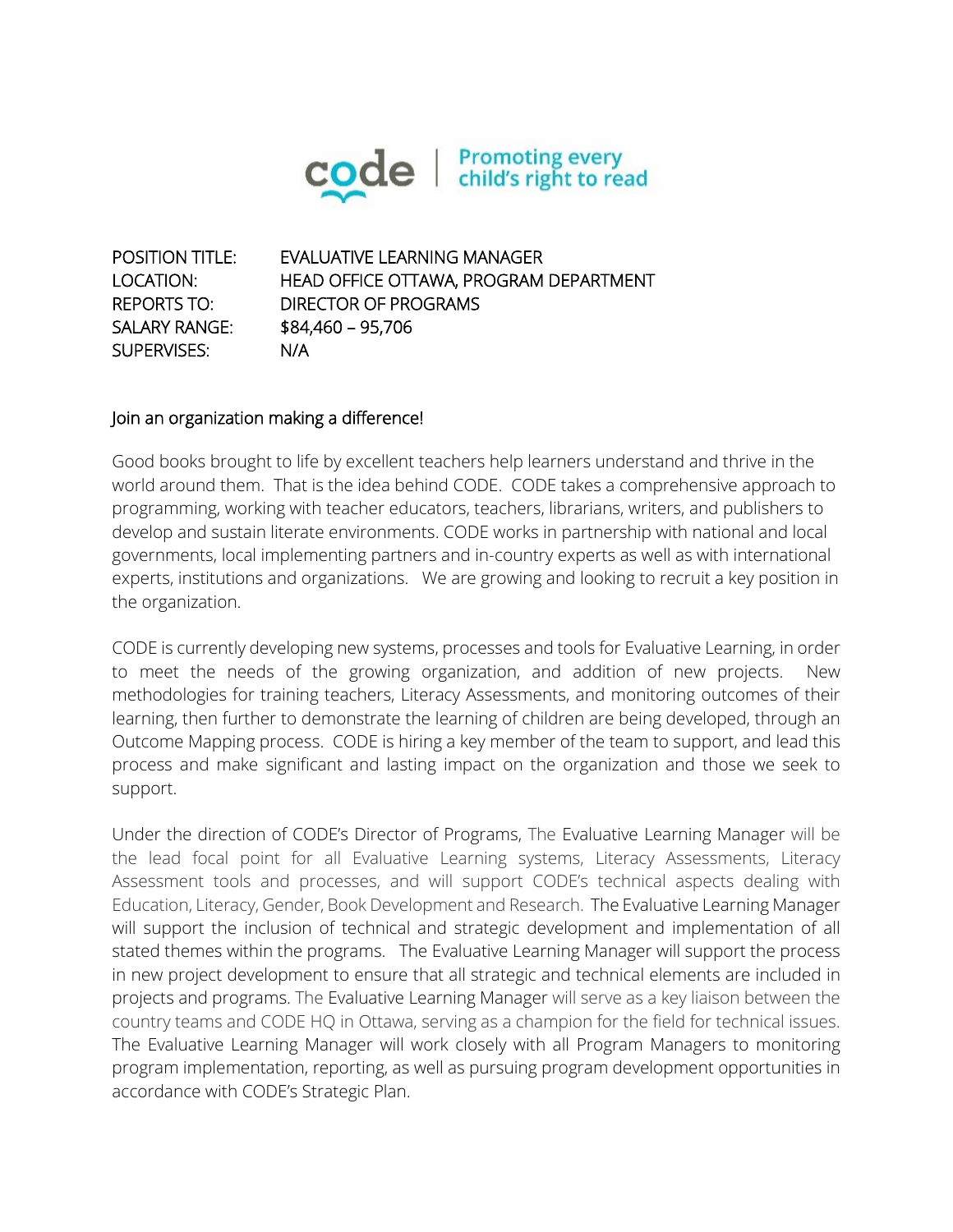CODE's programs address the severe shortage of qualified educators, drive sustainable change through system reform and put the empowerment of girls and women at the heart of CODE's programs. The Evaluative Learning Manager is a core position within the organization towards achieving results in these areas.

# MAJOR RESPONSIBILITIES

# Evaluative Learning and Monitoring

- Responsible for management of CODE's Evaluative Learning systems, process and tools, including the online M&E system – LogAlto
- Establish comprehensive Literacy Assessment tools with support from the Education and Literacy Specialist to be standardized and used across the organization
- Utilization of Outcome Mapping processes to show evidence of impact
- Responsible for ensuring CODE key KPIs are monitored on a regular quarterly basis
- Lead and ensure the quality of all monitoring and evaluation and knowledge management components of CODE programming.
- Ensure the integration standardized Literacy Assessments and of monitoring and evaluation activities into all CODE project components.
- Design and coordinate the systematic and standardized collection, analysis, and interpretation of appropriate Literacy Assessment and monitoring and evaluation data
- Ensure timely and complete reporting from in-country implementing partners in accordance with reporting formats, Literacy Assessments, especially supported by education faculties
- Monitor and evaluate progress towards meeting annual work plan objectives and expected outputs and outcomes including selecting progress indicators and monitoring progress in meeting them
- Support the preparation of quarterly progress reports, annual reports, inception reports, ad-hoc technical reports, and success stories in line with the required formats
- Provide quality control for the collection, analysis and reporting of indicator data and Literacy Assessments
- Develops terms of reference for mid-term reviews and final evaluations of projects
- Coordinate monitoring and evaluation capacity building efforts for CODE partners and stakeholders
- Identify, document and disseminate promising practices, in coordination with PMs and country partners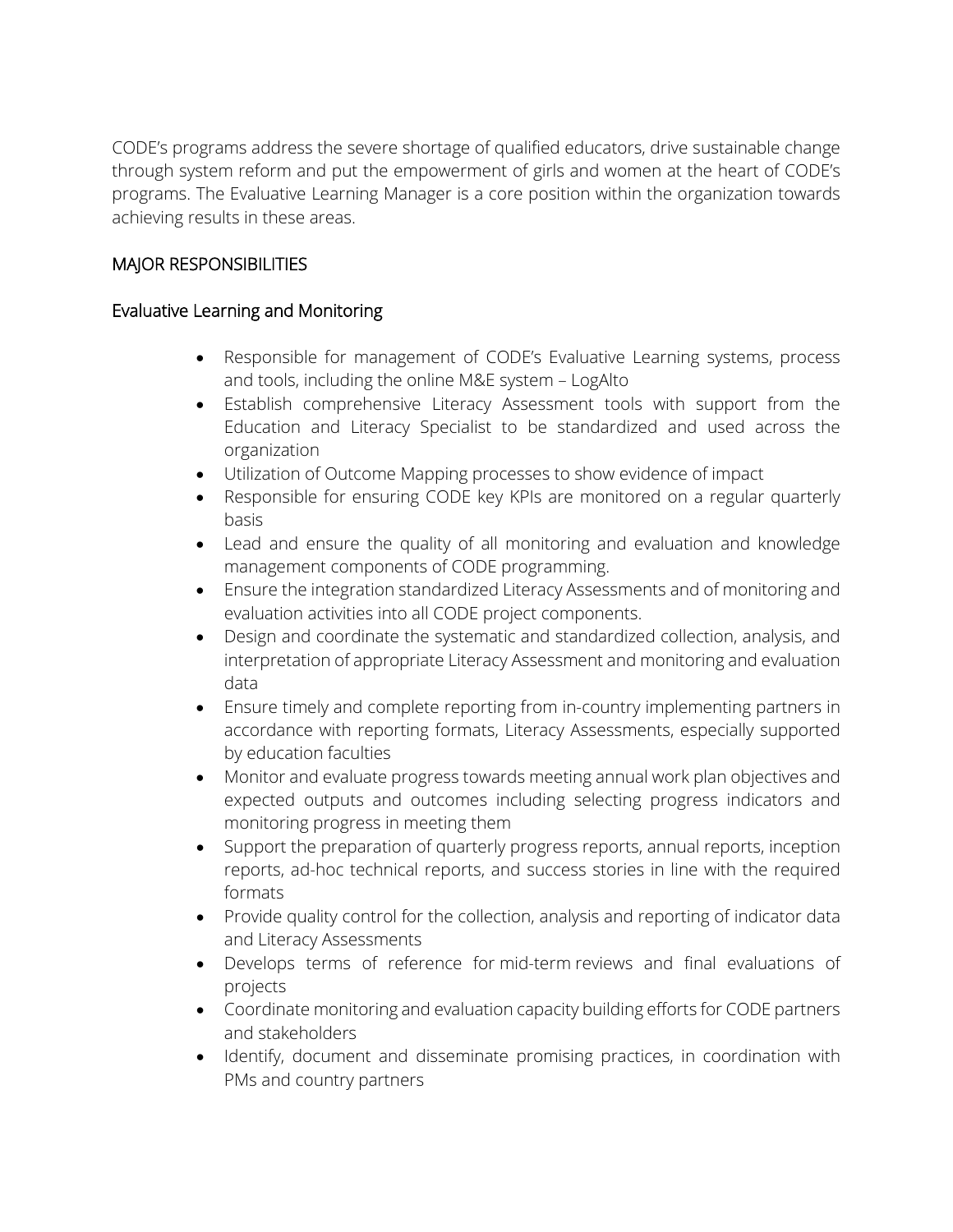- Support PMs and country partners to utilise monitoring information to improve programming
- Works closely with the Program Managers to ensure day to day monitoring of outputs are being followed and recorded

# Supports Education, Literacy, Gender, Book Development and Research Technical Aspects

- Supports the involvement of technical volunteers and consultants working with CODE and Country Partners.
- Supports the development CODE's technical programmatic strategies for Education, Literacy, Literacy Assessment, Gender, and Research
- Supports the inclusion of all technical aspects are integrated within all projects and programs, specifically Literacy Assessments
- Supports the process of new project design and Logical Framework from the very outset of new opportunities being identified
- In collaboration with Program Managers, develops results-based programs that comply with CODE's policies.
- Working closely with Program Managers, oversees Partners' compliance with CODE's strategies
- Supports managers with monitoring of CODE's partners implementation of projects, and with Literacy Assessments and associated tools
- Captures best practices and lessons to share with CODE.
- Networks with relevant GAC desks, and other donors, research organizations, education and women's and gender equality organizations to keep informed of policies and practices related to CODE's work.

# Strategic Development for CODE Programming

- Supports the process of developing the CODE Strategy, with close relations with the Executive Director, the Management Team, and Program Managers
- Supports the process of development individual CODE Country Strategies, with close relations with the Program Managers, and the Sierra Leone Country Office Team
- Works with all relevant staff to update and report on the CODE Strategy, and review as needed
- Contribute to the development of project proposals with respect to monitoring and evaluation
- Responsibility to develop Evaluative Learning strategies and Literacy Assessments for all projects and programs, with support from the Program Managers
- Participate on behalf of CODE in appropriate technical meetings and conferences for knowledge dissemination.
- Develop learning for CODE as an organization, as well as, for individual programs to ensure quality and strategic direction is maintained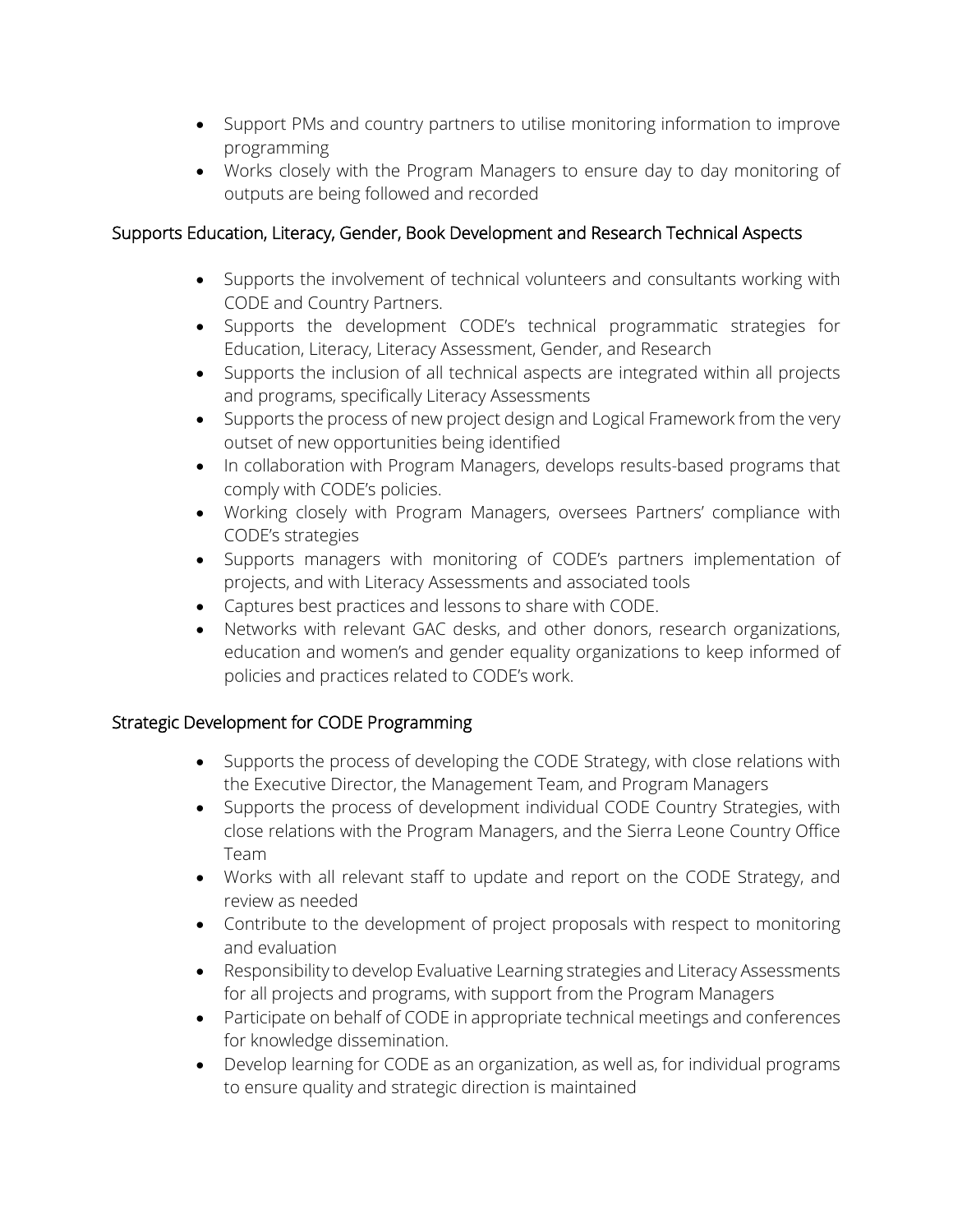# Contributes to effective management and functioning of CODE

- Works with members of the Fund Development and Marketing department, Finance department and Executive office to prepare proposals and reports to CODE's individual and institutional donors.
- Writes blogs, articles and other communications pieces for CODE's website, Annual report, newsletters and other communication materials.
- Participates in CODE's staff meetings and represents CODE at relevant meetings, conferences and other fora.
- Performs administrative duties consistent with CODE's corporate policies and practices.

# POSITION QUALIFICATIONS

# Essential:

- Commitment to CODE's vision of supporting a sustainable literate environment in the developing world
- Commitment to girls and women's rights and understanding of integrating gender equality in development initiatives
- Advanced degree in monitoring, international development, education or a related field.
- Experience in Education and Literacy programming and development of Literacy Assessment strategies and tools highly desirable
- Minimum 10 years of experience working on international development programming (preferably in education and literacy in Africa), as a monitoring specialist
- Knowledge and use of online M&E tools, systems, and software, specifically LogAlto
- Extensive knowledge of Outcome Mapping processes and tools
- Extensive knowledge and experience of developing organizational strategies
- Extensive knowledge and experience in developing new projects and programs
- Strong English-language writing skills with experience in proposal and report writing.
- Excellent interpersonal, problem solving and communication skills
- Demonstrated ability to get things done
- Flexibility, with a strong work ethic to accommodate high levels of responsibility and multiple priorities
- Strong work ethic and be able to work as part of a team and independently
- Authorized to work in Canada
- Ability to travel internationally (up to 3 weeks consecutively) 2‐4 times per year

# Desired:

- Experience with literacy programs in developing country contexts
- Knowledge in development of Literacy Assessment strategies and tool